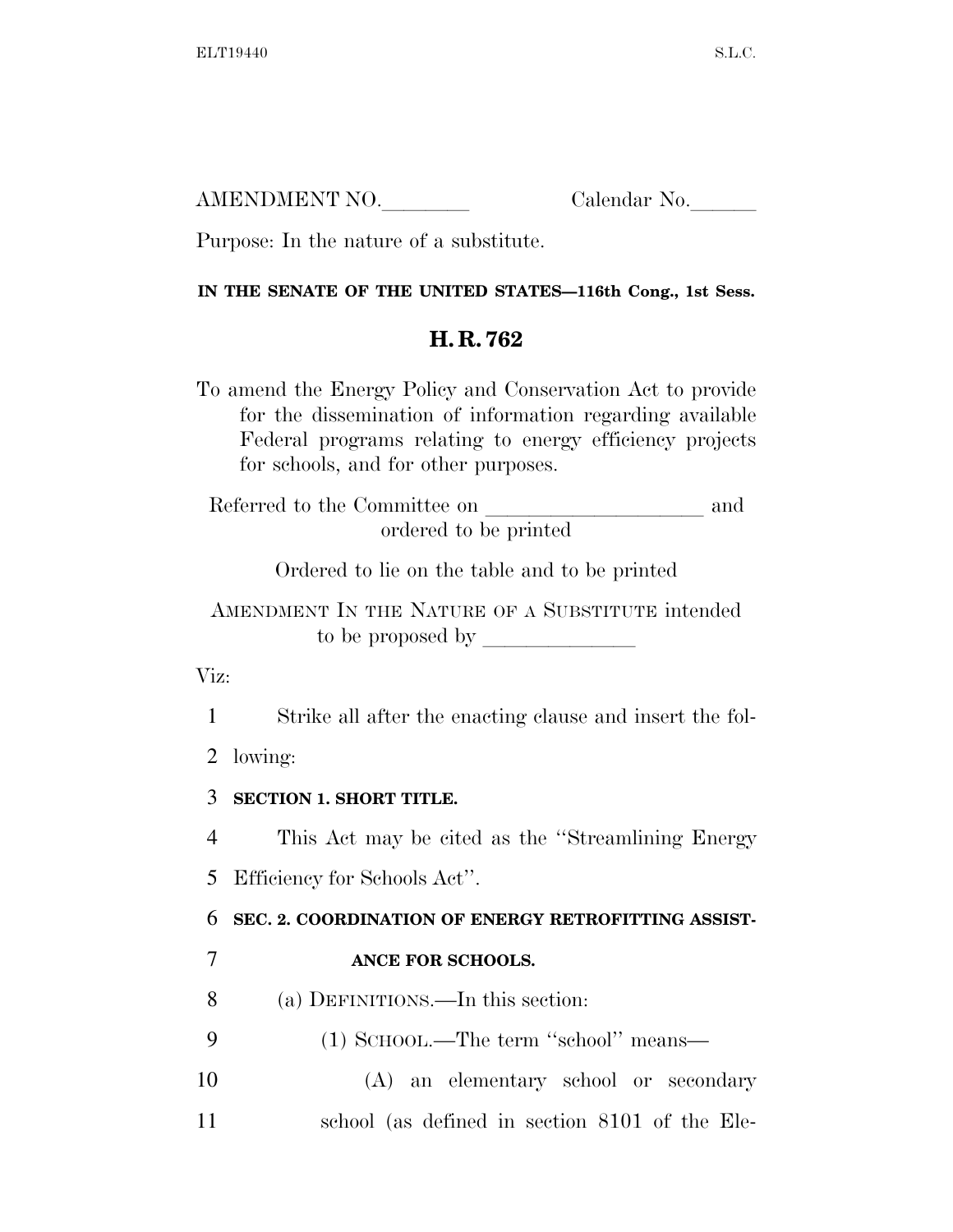| $\mathbf{1}$   | mentary and Secondary Education Act of 1965                    |
|----------------|----------------------------------------------------------------|
| $\overline{2}$ | $(20 \text{ U.S.C. } 7801));$                                  |
| 3              | (B) an institution of higher education (as                     |
| $\overline{4}$ | defined in section $102(a)$ of the Higher Edu-                 |
| 5              | cation Act of 1965 (20 U.S.C. 1002(a)));                       |
| 6              | (C) a school of the defense dependents'                        |
| 7              | education system under the Defense Depend-                     |
| 8              | ents' Education Act of 1978 (20 U.S.C. 921 et                  |
| 9              | seq.) or established under section 2164 of title               |
| 10             | 10, United States Code;                                        |
| 11             | (D) a school operated by the Bureau of In-                     |
| 12             | dian Affairs;                                                  |
| 13             | (E) a tribally controlled school (as defined                   |
| 14             | section 5212 of the Tribally Controlled<br>$\operatorname{in}$ |
| 15             | Schools Act of 1988 (25 U.S.C. 2511)); and                     |
| 16             | (F) a Tribal College or University (as de-                     |
| 17             | fined in section $316(b)$ of the Higher Education              |
| 18             | Act of 1965 (20 U.S.C. 1059 $e(b)$ )).                         |
| 19             | (2) SECRETARY.—The term "Secretary" means                      |
| 20             | the Secretary of Energy.                                       |
| 21             | (b) DESIGNATION OF LEAD AGENCY.—The Sec-                       |
| 22             | retary, acting through the Office of Energy Efficiency and     |
| 23             | Renewable Energy, shall act as the lead Federal agency         |
| 24             | for coordinating and disseminating information on exist-       |
| 25             | ing Federal programs and assistance that may be used           |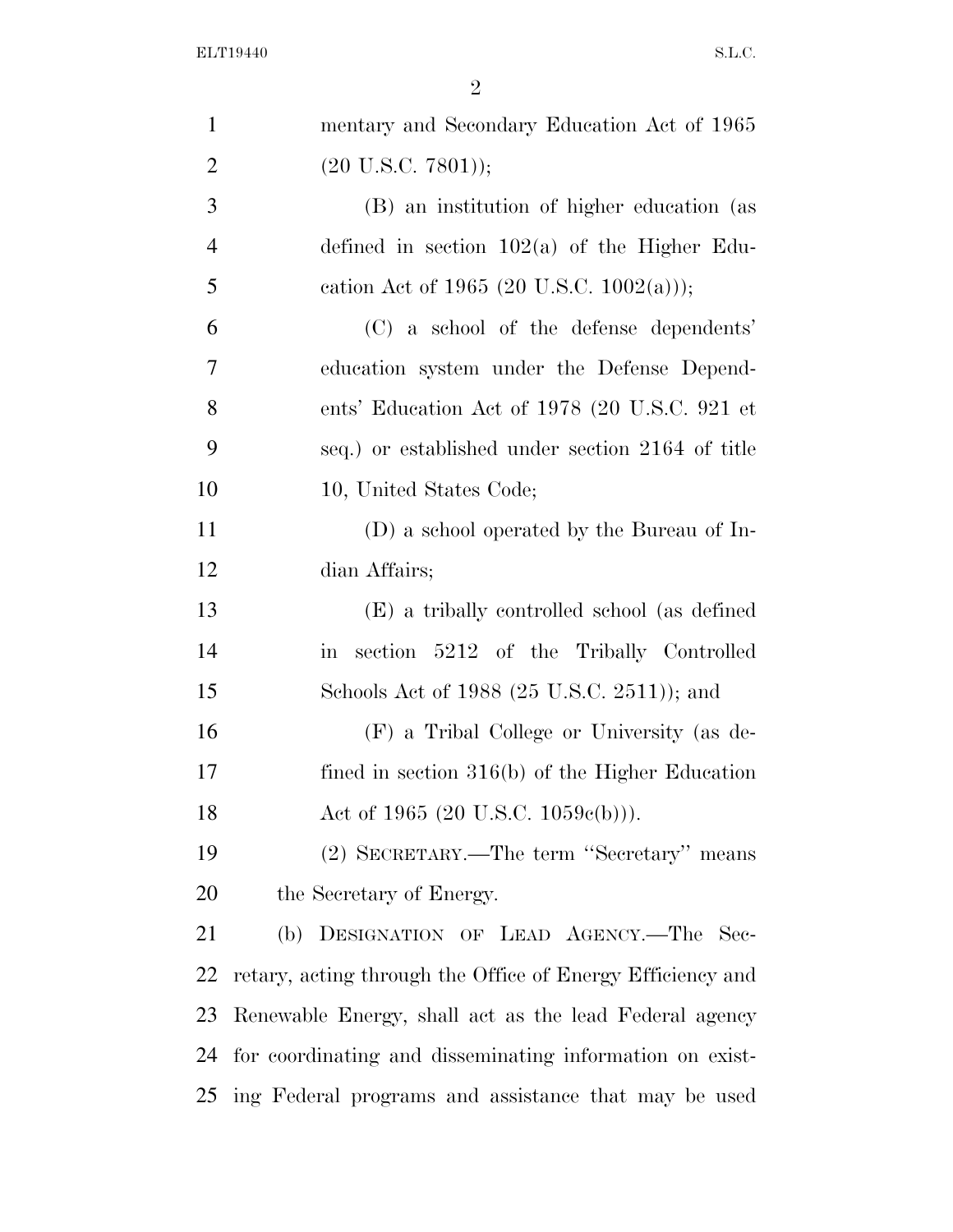to help initiate, develop, and finance energy efficiency, re- newable energy, and energy retrofitting projects for schools.

 (c) REQUIREMENTS.—In carrying out coordination and outreach under subsection (b), the Secretary shall—

 (1) in consultation and coordination with the appropriate Federal agencies, carry out a review of existing programs and financing mechanisms (in- cluding revolving loan funds and loan guarantees) available in or from the Department of Agriculture, the Department of Energy, the Department of Edu- cation, the Department of the Treasury, the Internal Revenue Service, the Environmental Protection Agency, and other appropriate Federal agencies with jurisdiction over energy financing and facilitation that are currently used or may be used to help ini- tiate, develop, and finance energy efficiency, renew- able energy, and energy retrofitting projects for schools;

 (2) establish a Federal cross-departmental col- laborative coordination, education, and outreach ef- fort to streamline communication and promote avail- able Federal opportunities and assistance described in paragraph (1) for energy efficiency, renewable en-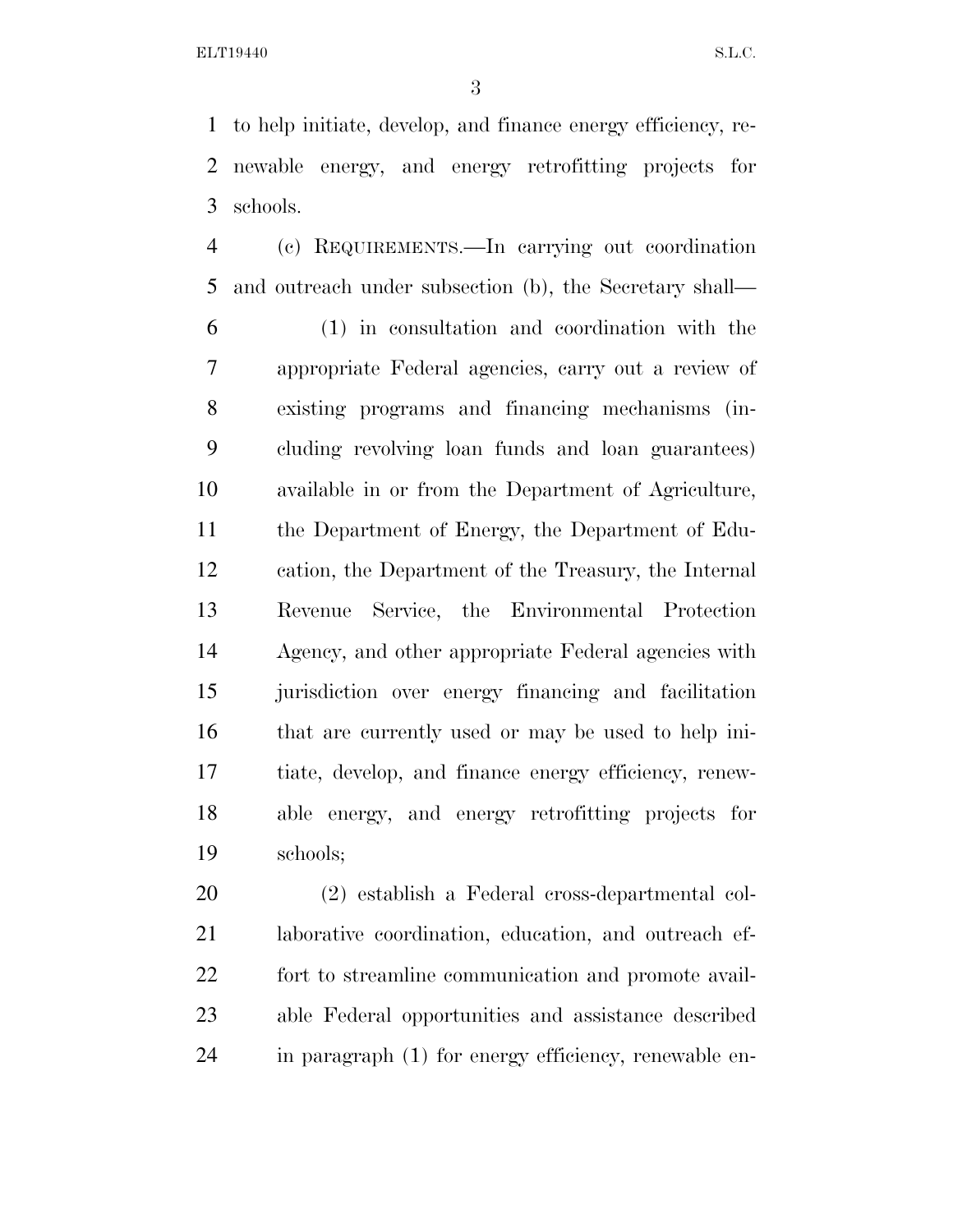| $\mathbf{1}$   | ergy, and energy retrofitting projects that enables  |
|----------------|------------------------------------------------------|
| $\overline{2}$ | States, local educational agencies, and schools—     |
| 3              | (A) to use existing Federal opportunities            |
| $\overline{4}$ | more effectively; and                                |
| 5              | (B) to form partnerships with Governors,             |
| 6              | State energy programs, local educational, finan-     |
| 7              | cial, and energy officials, State and local gov-     |
| 8              | ernment officials, nonprofit organizations, and      |
| 9              | other appropriate entities to support the initi-     |
| 10             | ation of the projects;                               |
| 11             | (3) provide technical assistance for States, local   |
| 12             | educational agencies, and schools to help develop    |
| 13             | and finance energy efficiency, renewable energy, and |
| 14             | energy retrofitting projects—                        |
| 15             | (A) to increase the energy efficiency of             |
| 16             | buildings or facilities;                             |
| 17             | (B) to install systems that individually             |
| 18             | generate energy from renewable energy re-            |
| 19             | sources;                                             |
| 20             | (C) to establish partnerships to leverage            |
| 21             | economies of scale and additional financing          |
| 22             | mechanisms available to larger clean energy ini-     |
| 23             | tiatives; or                                         |
| 24             | $(D)$ to promote—                                    |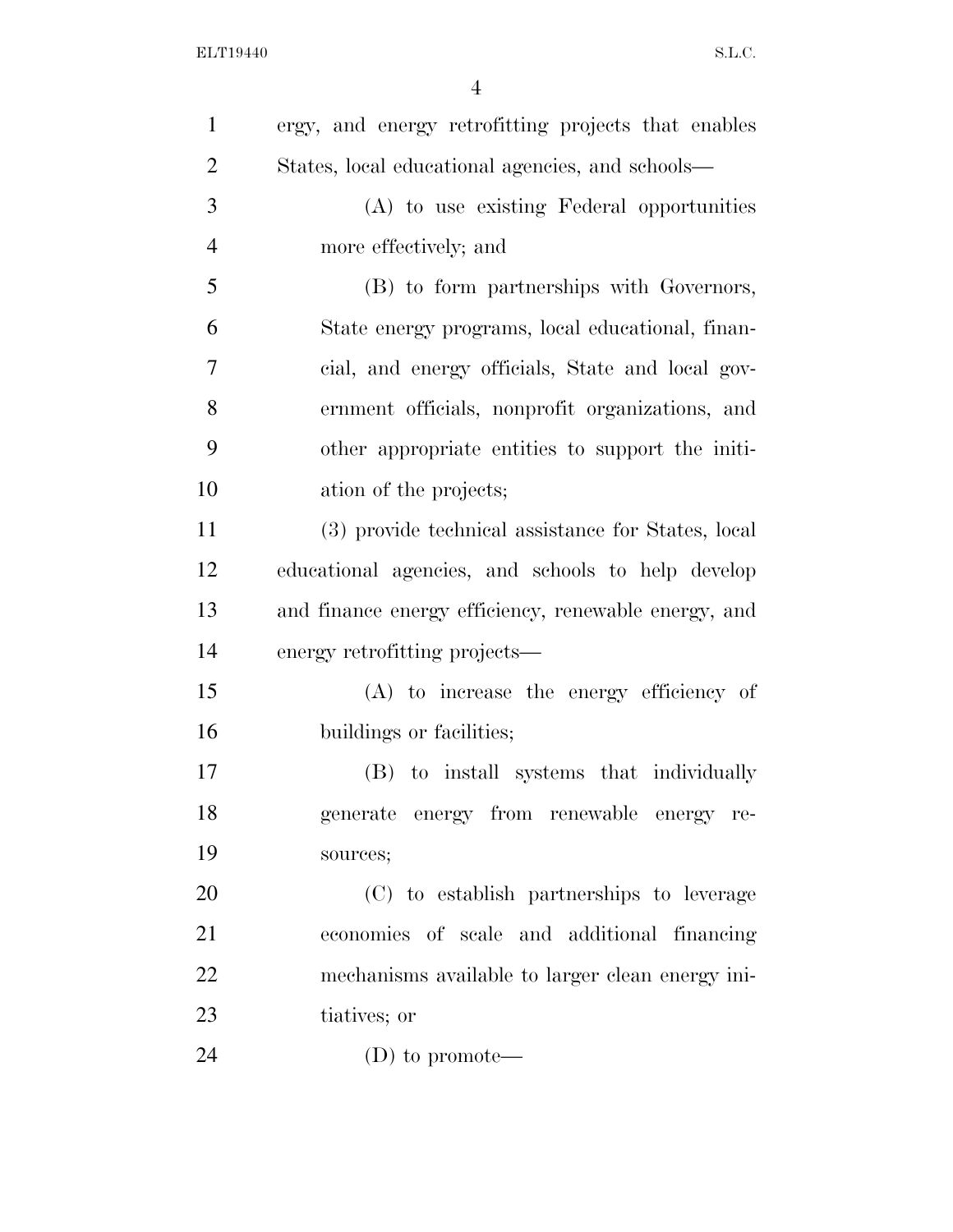ELT19440 S.L.C.

| $\mathbf{1}$   | (i) the maintenance of health, environ-                |
|----------------|--------------------------------------------------------|
| $\overline{2}$ | mental quality, and safety in schools, in-             |
| 3              | cluding the ambient air quality, through               |
| $\overline{4}$ | energy efficiency, renewable energy, and               |
| 5              | energy retrofit projects; and                          |
| 6              | (ii) the achievement of expected en-                   |
| $\overline{7}$ | ergy savings and renewable energy produc-              |
| 8              | tion through proper operations and main-               |
| 9              | tenance practices;                                     |
| 10             | (4) develop and maintain a single online re-           |
| 11             | source website with contact information for relevant   |
| 12             | technical assistance and support staff in the Office   |
| 13             | of Energy Efficiency and Renewable Energy for          |
| 14             | States, local educational agencies, and schools to ef- |
| 15             | fectively access and use Federal opportunities and     |
| 16             | assistance described in paragraph (1) to develop en-   |
| 17             | ergy efficiency, renewable energy, and energy retro-   |
| 18             | fitting projects; and                                  |
| 19             | (5) establish a process for recognition of schools     |
| 20             | that—                                                  |
| 21             | (A) have successfully implemented energy               |
| 22             | efficiency, renewable energy, and energy retro-        |
| 23             | fitting projects; and                                  |